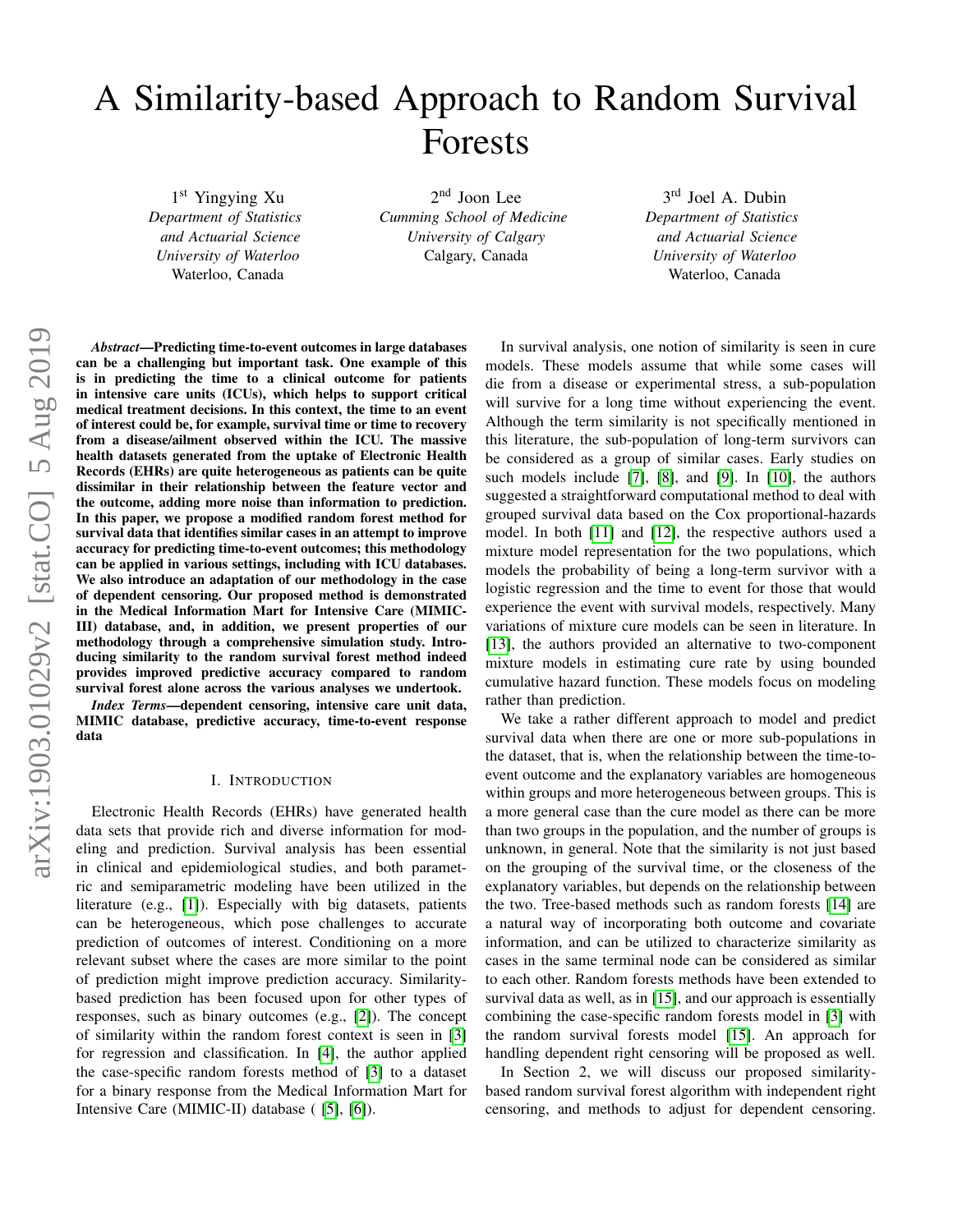Time-varying area under the receiver operating characteristic curve (time-varying AUC; note AUC is sometimes written as AUROC in the literature) is used as our primary criterion for evaluating prediction performance. In Sections 3 and 4, respectively, we present applications of the algorithm in a simulation study, as well to a real dataset from the MIMIC-III database [\[16\]](#page-4-15), an update to MIMIC-II ( [\[5\]](#page-4-4), [\[6\]](#page-4-5)). In Section 5, we will summarize our methodology and findings from the simulation study and real data analysis.

#### II. SIMILARITY-BASED RANDOM SURVIVAL FOREST

In this section, we will introduce the algorithm for our proposed similarity-based random survival forest (SB-RSF). The idea is to build a different random survival forest for prediction for each test case, giving greater weight to the training cases that are in closer proximity to the test case, and using less information from those that merely add more noise to prediction. We will discuss the methods under the assumption of independent censoring in Section 2.1 and then under the more flexible assumption of dependent censoring in Section 2.2. In Section 2.3, we will talk about using timevarying AUC for model comparison.

# *A. With Independent Censoring*

We will assume independent censoring for now. Methods to incorporate dependent censoring will be discussed in Section 2.2.

- 1. Construct a regular random survival forest model for a training dataset that has sample size  $N_{train}$ .
	- $-$  (a) Draw *B* bootstrap samples from the training data. Uniform sampling is used.
	- (b) Grow a survival tree for each bootstrap sample under the constraint that it should have  $d_0 > 0$ unique deaths.
- 2. For each point in the test dataset of size  $N_{test}$ , obtain a weight vector based on the random survival forest in the first step.
	- (a) Pass a test data point down each tree in the random survival forest, and keep track of how many terminal nodes group a training data point with the test point.
	- (b) Assign a weight vector of length  $N_{train}$  to each test data point based on how many terminal nodes group a training data with that test data point.
	- (c) Iterate through each test data point, and obtain a weight matrix of size  $N_{train} \times N_{test}$ . Normalize each row of the weight matrix so that each row sums to 1.
- 3. Build a different similarity-based random survival forest for each test data point.
	- (a) For a given test data point, build a random survival forest model with the weight vector as the sampling probability vector in the bootstrap.
	- (b) Pass down the test data point in each tree, and estimate the cumulative hazard function (CHF) of the terminal node to which the test data point belongs.
- (c) Average among all trees to get an ensemble CHF for that test data point.
- (d) Repeat (3.a)-(3.c) for each data point in the test dataset.

# *B. Adjusting for Dependent Censoring*

Dependent censoring for right-censored data is common in follow-up studies. For right censoring, the event is only known to have occurred after a certain time point. Denoting the censoring time by  $C_i$ , the observed time  $X_i$  will be the minimum of the event time and the censoring time, i.e.,  $X_i = min(C_i, T_i)$ . Denote the event indicator by  $\delta_i$ , which indicates the observed time corresponds to the true event time, then  $\delta_i = I(T_i \leq C_i)$ , which is 1 if the event occurs before censoring, and 0 otherwise. For non-informative censoring, the censoring process does not directly depend on the event process, although it can depend on some covariates. With informative censoring, the censoring process directly relates to the expected time to event. Inverse probability-of-censoring weights (IPCW) have been shown to account for the bias that occurs when ignoring informative censoring ( [\[17\]](#page-4-16), [\[18\]](#page-4-17)). In this setting, the algorithm is modified as follows:

- 1. Use the standard Kaplan-Meier estimator with censoring time as the event time to get the probability  $P_i(C)$ of getting censored.
- 2. Calculate the IPC weights for each training case as  $IPCW_i = 1/(1 - P_i(C))$ , i.e. the weights are equal to the inverse probability of not getting censored.
- 3. Calculate the similarity weights for a training case  $i$ and test case j as  $SW_{i,j}$ , as described in Section 2.1.
- 4. The sampling weights under dependent censoring for use in the similarity-based random survival forest for  $i$ and j will be proportional to  $SamplingW_{i,j} = IPCW_i*$  $SW_{i,j}$ .

The intuition behind the multiplication of the weights is that the SB-RSF algorithm now gives greater sampling weights to those data points that are more likely to be censored.

# *C. Prediction Accuracy*

We will be using time-varying area-under-the receiver operating characteristic curve (time-varying AUC; sometimes written as time-varying  $AUROC$ ) for model comparison. For binary outcomes, the prediction accuracy can be characterized by ROC, which plots the sensitivity against (1-specificity) for the range of possible decision-cutoff thresholds. And the area under ROC (AUC or AUROC) represents a measure of prediction accuracy.

For time-to-event outcomes, there are a few proposals to generalize the concept of sensitivity and specificity (e.g., [\[19\]](#page-4-18)). One way is to look at sensitivity and specificity at each time of interest  $t$ . The survival probability up to  $t$  of a test case  $i$ , i.e.,  $S_i(t)$ , can be derived from its cumulative hazard  $\hat{H}_i(t)$ . Then,  $AUC(t)$  can be estimated at each t; this is the time-varying  $AUC$ . In this paper, we will evaluate time-varying  $AUC$  over a dense grid of time points.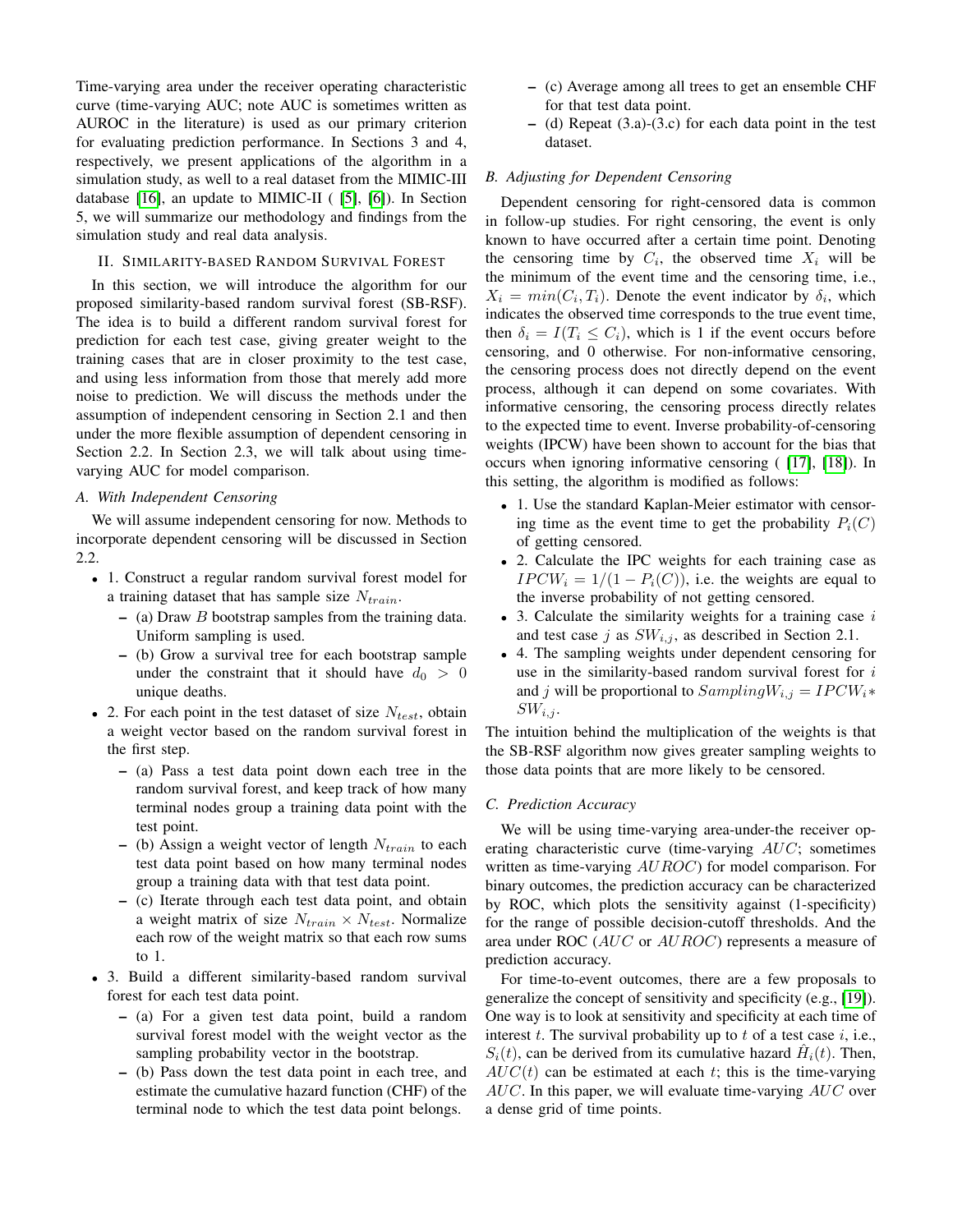# III. SIMULATIONS

We use two simulated examples to further explain what similarity means in the model and demonstrate the prediction performance of the algorithm.

## *A. Example 1*

In a simple example, each case has a 3-dimensional covariate  $\{X_1, X_2, X_3\}$  that links directly to the survival outcome. Two of the covariates are linked to similarity as well. In this case,  $S$  is a survival outcome that follows a Weibull distribution with shape=2, and log(scale) mapped to linear predictor  $Y$ :

$$
Y = \begin{cases} 0.2X_1 - 0.1X_2 + 0.5X_3, \text{ if } (X_1 + 7) * (X_3 - 10) > 0\\ 0.3X_1 + 0.1X_2 - 0.3X_3, \text{ otherwise}. \end{cases}
$$
(1)

Here,  $(X_1+7)*(X_3-10) \le 0$  and  $(X_1+7)*(X_3-10) > 0$ describes a binary tree structure that clusters cases into two subspaces. Within each subspace, the relationship between the survival outcome and the covariates are the same, but different between the subspaces. 1000 cases are generated, where  $X_1, X_2, X_3$  are independently and uniformly generated from (-15,15). Uniform right censoring (independent for now) is considered. Fig. [1](#page-2-0) summarizes the comparison between the prediction performance of case-specific random survival forest and the regular random survival forest. The red dots represent the time-varying  $AUC$  for the case-specific random survival forest and the black dots are for the regular random survival forest. The  $AUCs$  are evaluated at each day from day 1 to day 20. At each day, the time-varying  $AUC$  of the case-specific method exceeds the regular random survival forest, more often than not by a sizable margin.

#### *B. Example 2*

In the second model, each case has a 5-dimensional covariate  $\{X_1, X_2, X_3, X_4, X_5\}$ , where three of the covariates explain similarity. Again, we will use a binary tree structure to define subspaces. In this case, we will prune the tree until there are four terminal nodes, i.e., four subspaces. Again, within each subspace, the relationship between  $Y$  and the covariates are the same, but different between subspaces.

The result in Fig. [2](#page-2-1) is similar to the first simulation result in Fig. [1.](#page-2-0) Giving more weights in the sampling to similar cases, based on our SB-RSF method, yields better predictive accuracy in the random survival forest framework.

#### IV. APPLICATION TO AN ICU DATASET

#### *A. MIMIC-III*

MIMIC-III (Medical Information Mart for Intensive Care III) is a freely accessible critical care database for 53,423 distinct hospital admissions for adult patients (aged 16 and above). Data includes vital signs, medications, diagnostic code, survival data and high resolution data including lab results and bedside monitoring data [\[16\]](#page-4-15).

This large dataset provides rich information for modeling and prediction, but the diversity of the patients also poses



<span id="page-2-0"></span>Fig. 1. Time-varying AUC for simulated data in Example 1



<span id="page-2-1"></span>Fig. 2. Time-varying AUC for simulated data in Example 2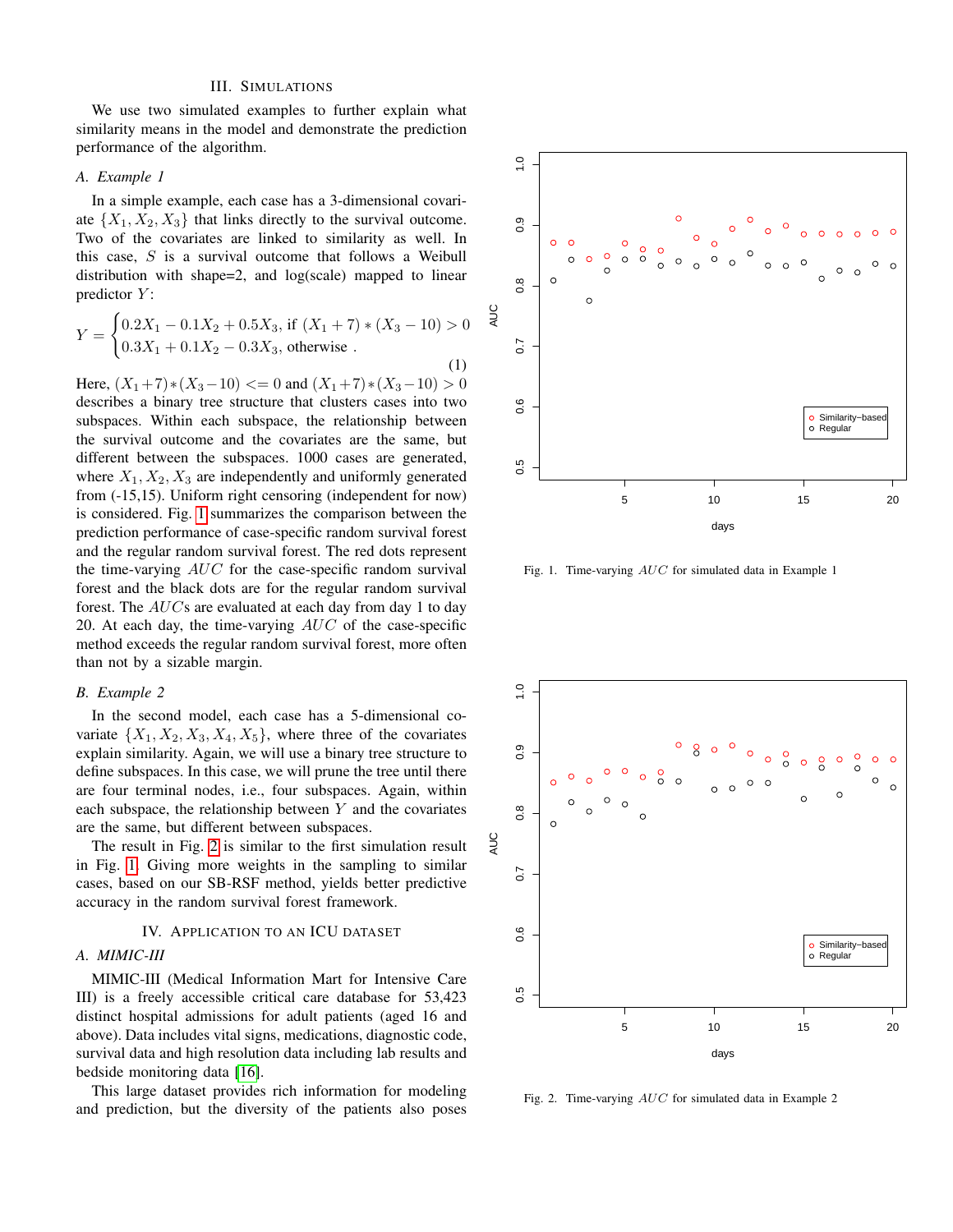challenges to accurate prediction of outcome of interest. To illustrate, the goal is to predict ICU patient survival with their age, gender, ICU type, admission type, and severity of disease classification score, SAPS II [\[20\]](#page-4-19), as predictors. ICU type includes CCU (Coronary Care Unit), CSRU (Cardiovascular Intensive Care Unit), MICU (Medical Intensive Care Unit), SICU (Surgical Intensive Care Unit) and TSICU (Trauma Surgical Intensive Care Unit). Admission type includes Elective, Emergency, and Urgent. Only the first hospital admission of adult patients (older than 15 years of age) is included in our study. Excluding cases with missing data in one or more of the variables or outcome, the sample size is 38,604. In this dataset, 80% of the cases are right-censored at 90 days after hospital discharge, for the purpose of de-identification.

# *B. Result*

Fig. [3\(](#page-4-20)a) compares the time-varying  $AUC$  for the algorithm in Section 2.1 with the random survival forests method. The time-varying AUC from our proposed SB-RSF method outperforms that of the regular random survival forest at the beginning of the prediction and after day 20, and the gap between the two lines increases as we predict further into the future.

Fig. [3\(](#page-4-20)b) shows the result when considering possible dependency in the censoring. The result is similar to that in Fig. [3\(](#page-4-20)a). It is possible that for this dataset there is not much dependency in the censoring, and thus the calculation of the IPC weights did not have a big impact on the result.

#### V. DISCUSSION

In this paper we proposed to improve the random survival forests by incorporating the similarity structure between a test data point and training data point. Instead of building a global random survival forests for each test case, we construct similarity-based random survival forests for each one of them, by giving more weights to the training cases that are in closer proximity to the test case. Proximity is measured using a regular random survival forests model. We also developed an algorithm to account for dependent censoring which is common in survival data.

Both simulations and a real data example show promising results that, in general, indicate that the similarity-based prediction improves predictive performance of random survival forests in terms of time-varying AUC. This result is also consistent with other findings using similarity structure for binary response data (e.g., [\[2\]](#page-4-1)).

Our proposed SB-RSF method requires building a random survival forest for every test data point and specification of a few tuning parameters. Specifically, the tuning parameters are the depth of the tree (represented by the number of unique deaths in the terminal nodes), the number of candidate predictors to consider for splitting at each node, and the number of trees in the forests. This leads to a computationally intensive algorithm, especially when the size of the test data size is large. Future work to investigate ways in alleviating some of this computational burden would be helpful. One way of reducing computation time is to use a hard threshold for sampling, that is, giving 0 weight to cases that are too far away from the test case. The tuning parameters for the simulations are selected based on the entire training dataset. However, if they are determined from a smaller subset of the training data, the computational time might be greatly reduced.

For future work, methods other than random forests may be utilized for similarity-based prediction for survival outcomes. One possible extension is the joint modeling of longitudinal covariates and a time-to-event outcome (e.g., [\[21\]](#page-4-21)). One might be able to identify similar cases based on longitudinal covariates as well as time-fixed covariates. In addition, an approach within this framework that handles missing values in the dataset should be pursued as well.

In spite of some areas that require future study, we have shown the proposed SB-RSF approach to hold promise for the prediction of survival outcomes. Our investigation shows that our similarity-based algorithm can improve the predictive accuracy of a popular and useful prediction tool, i.e., random survival forest ( [\[15\]](#page-4-14), [\[22\]](#page-4-22)), for time-to-event data.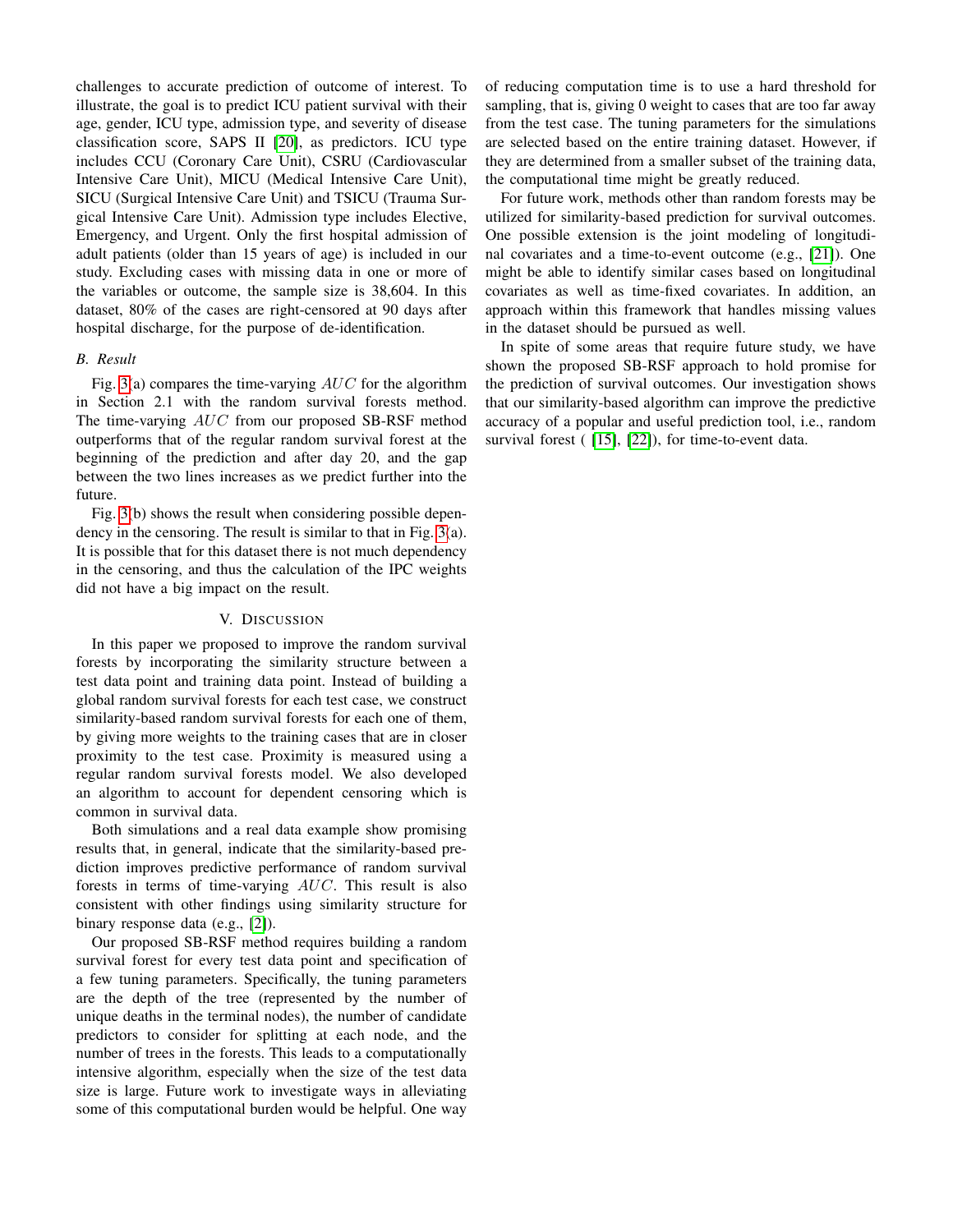

<span id="page-4-20"></span>Fig. 3. Time-varying AUC for application to MIMIC III dataset. (a) Ignoring the dependency in censoring (b) Adjusted for dependent censoring

#### **REFERENCES**

- <span id="page-4-0"></span>[1] Klein, John P and Moeschberger, Melvin L, "Survival analysis: techniques for censored and truncated data (2ed)," Springer Science, 2006.
- <span id="page-4-1"></span>[2] Lee, Joon and Maslove, David M and Dubin, Joel A, "Personalized mortality prediction driven by electronic medical data and a patient similarity metric," PloS ONE, vol. 10(1), e0127428, 2015.
- <span id="page-4-2"></span>[3] Xu, Ruo and Nettleton, Dan and Nordman, Daniel J, "Case-specific random forests," Journal of Computational and Graphical Statistics, vol. 25(1), pp. 49–65, 2016.
- <span id="page-4-3"></span>[4] Lee, Joon, "Patient-specific predictive modeling using random forests: An observational study for the critically ill," JMIR Medical Informatics, vol. 5(1), e3, 2017.
- <span id="page-4-4"></span>Saeed, Mohammed and Villarroel, Mauricio and Reisner, Andrew T and Clifford, Gari and Lehman, Li-Wei and Moody, George and Heldt, Thomas and Kyaw, Tin H and Moody, Benjamin and Mark, Roger G, "Multiparameter Intelligent Monitoring in Intensive Care II (MIMIC-II): a public-access intensive care unit database," Critical Care Medicine, vol. 39(5), pp. 952–960, 2011.
- <span id="page-4-5"></span>[6] Lee, Joon and Scott, Daniel J and Villarroel, Mauricio and Clifford, Gari D and Saeed, Mohammed and Mark, Roger G, "Patient-specific predictive modeling using random forests: An observational study for the critically ill," 2011 Annual International Conference of the IEEE Engineering in Medicine and Biology Society, pp. 8315-8318, 2011.
- <span id="page-4-6"></span>[7] Boag, John W, "Maximum likelihood estimates of the proportion of patients cured by cancer therapy," Journal of the Royal Statistical Society, Series B, vol. 11(1), pp. 15–53, 1949.
- <span id="page-4-7"></span>[8] Berkson, Joseph and Gage, Robert P, "Survival curve for cancer patients following treatment," Journal of the American Statistical Association, vol. 47, pp. 501–515, 1952.
- <span id="page-4-8"></span>[9] Haybittle, JL, "A two-parameter model for the survival curve of treated cancer patients," Journal of the American Statistical Association, vol. 60, pp. 16–26, 1965.
- <span id="page-4-9"></span>[10] Pierce, Donald A and Stewart, William H and Kopecky, Kenneth J, "Distribution-free regression analysis of grouped survival data," Biometrics, vol. 35(4), pp. 785–793, 1979.
- <span id="page-4-10"></span>[11] Farewell, Vern T, "The use of mixture models for the analysis of survival data with long-term survivors," Biometrics, vol. 38(4), pp. 1041–1046, 1982.
- <span id="page-4-11"></span>[12] Kuk, Anthony YC and Chen, Chen-Hsin, "A mixture model combining logistic regression with proportional hazards regression," Biometrika, vol. 79(3), pp. 531–541, 1992.
- <span id="page-4-12"></span>[13] Tsodikov, AD and Ibrahim, JG and Yakovlev, AY, "Estimating cure rates from survival data: an alternative to two-component mixture models," Journal of the American Statistical Association, vol. 98, pp. 1063–1078, 2003.
- <span id="page-4-13"></span>[14] Breiman, Leo, "Random forests," Machine Learning, vol. 45(1), pp. 5– 32, 2001.
- <span id="page-4-14"></span>[15] Ishwaran, Hemant and Kogalur, Udaya B and Blackstone, Eugene H and Lauer, Michael S, "Random survival forests," The Annals of Applied Statistics, vol. 2(3), pp. 841–860, 2008.
- <span id="page-4-15"></span>[16] Johnson, Alistair EW and Pollard, Tom J and Shen, Lu and Lehman, Li-wei H and Feng, Mengling and Ghassemi, Mohammad and Moody, Benjamin and Szolovits, Peter and Celi, Leo Anthony and Mark, Roger G, "MIMIC-III, a freely accessible critical care database," Scientific Data, vol. 3, Article number: 160035, 2001.
- <span id="page-4-16"></span>[17] Hothorn, Torsten and Bühlmann, Peter and Dudoit, Sandrine and Molinaro, Annette and Van Der Laan, Mark J, "Survival ensembles," Biostatistics, vol. 7(3), pp. 355–373, 2005.
- <span id="page-4-17"></span>[18] Molinaro, Annette M and Dudoit, Sandrine and Van der Laan, Mark J, "Tree-based multivariate regression and density estimation with rightcensored data," Journal of Multivariate Analysis, vol. 90(1), pp. 154– 177, 2004.
- <span id="page-4-18"></span>[19] Heagerty, Patrick J and Zheng, Yingye, "Survival model predictive accuracy and ROC curves," Biometrics, vol. 61(1), pp. 92–105, 2005.
- <span id="page-4-19"></span>[20] Le Gall, Jean-Roger and Lemeshow, Stanley and Saulnier, Fabienne, "A new simplified acute physiology score (SAPS II) based on a European/North American multicenter study," Journal of the American Medical Association, vol. 270(24), pp. 2957–2963, 1993.
- <span id="page-4-21"></span>[21] Rizopoulos, Dimitris, "Joint models for longitudinal and time-to-event data: With applications in R," Chapman and Hall/CRC, 2012.
- <span id="page-4-22"></span>[22] Ishwaran, Hemant and Kogalur, Udaya B and Chen, Xi and Minn,